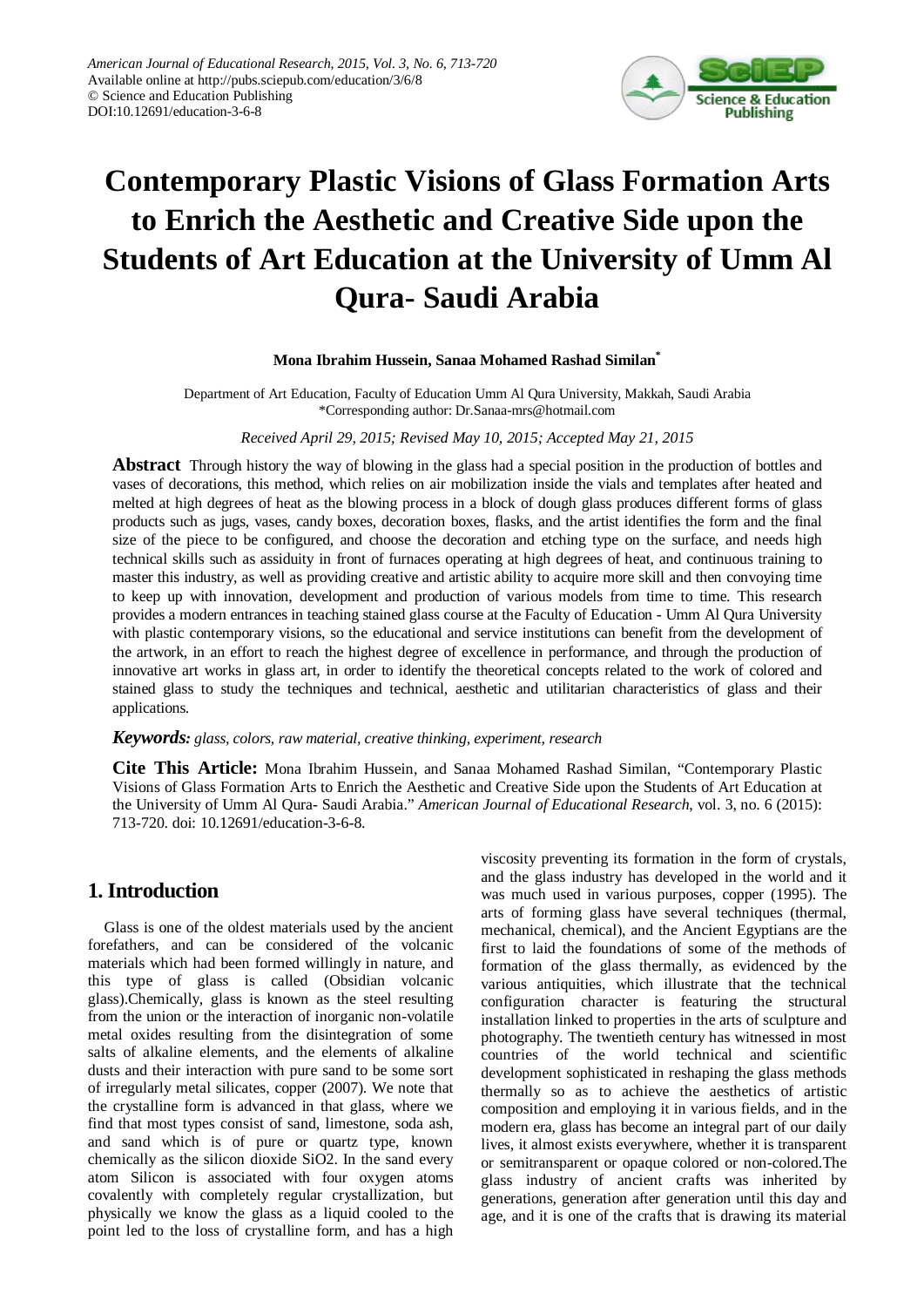from the environment, which is depending on the waste glass as a raw material, and the colors chosen by the artist, and this industry has seen a significant and remarkable development in the Islamic Era in the Arab Region, especially in the Levant and the Arab Maghreb countries, Islamic decoration emerged on the surface of the mirrors and bottles with colors of gold-plated and overlapping inscriptions lines and engineering drawings that characterized the Islamic Art, and this art remained in the boom and has gained great importance, and then introduced the modern techniques in glass shapes industry as an alternative to the traditional blowing, because they are tied closely with the decor and accessory products.

# **2. Find a Problem**

Research problem is limited in how we can take advantage of the characteristics of the Fine Arts in the glass to put a new entrance to the development of contemporary plastic visions in order to enrich the aesthetic and creative side with the students of art education at the University of Umm Al-Qura?

# **3. Imposition of the Research**

The research is supposing that the stained glass arts develop the creative side with the students of the Department of Art Education at the University of Umm Al-Qura, and is increasing the enrichment of vision to create contemporary works of glass art.

# **4. Research Objectives:**

The research aims to...

4.1. The disclosure of Fine and technical characteristics of the glass arts and what they are carrying of aesthetic values.

4.2. The development of creative and skill side of the students of Art Education Department at Umm Al Qura University.

4.3. Finding a new approach to the teaching of stained glass course by introducing plastic contemporary vision through the study of arts and technical characteristics of the glass arts and applications.

4.4. The originality and uniqueness, which achieves the aesthetics of creativity that combines fine and functional values.

4.5. The capacity for flexibility and adaptation to the severity of the glass with other supplementary materials.

# **5. Importance of the Research**

The importance of research is lying in the following:

5.1. Opening new horizons for the students of arts, about the importance of the formulation of the glass arts with contemporary plastic arts visions.

5.2. The innovation of an entrance to the teaching of glass arts, which are containing multiple plastic and technical aspects.

5.3. The development of creative and innovative capacity among the students of art education - Umm Al Qura University.

## **6. The Schedule of the Research**

6.1. The application of research had been experienced to the students of the eighth level, Department of Art Education - Faculty of Education, through a random sample representing 20% of the total students, or about 25 students, where they were divided into two groups, one based on work on a flat glass, and the other adopted the implementation on plastic strips.

6.2. The use of glass art techniques employed in the production of contemporary art works through the use of: pieces of glass of different sizes and various shapes, strips of transparent plastic, transparent colors, multiple welds from: putty, transparent colloidal material, colored oxides for coloration.

6.3. Showing applied results implementing the two sets of students business for glass arts.

# **7. Research Methodology**

The research is following the descriptive approach in the application, by the employment of the descriptive approach to the ores of the glass and their properties and to identify the technical and plastic methods for the use of glass in the implementation of art works, as well as the application of the research experience for students to develop contemporary plastic visions of the arts of glass formation.

#### **7.1. First, the Theoretical Framework**

Creativity (Creative Definitions):

It also was dealt by Akel (1975):

7.1.1. The Creativity is an integrated unit to a group of self-objective factors that lead to the achievement of new authentic valuable production by the individual and the group.

7.1.2. The Creativity is the mentality of the individual so he can be accessed to new ideas or products, or re-link the ideas of existing products and new innovative way.

7.1.3. The Creativity is the ability to deal comfortably with vague or non-specific ways and the creation of new entrances and workout methods and the applications of entirely new positions.

7.1.4. The Creativity is a new way of solving a problem in a logical manner.

7.1.5. It is a work of mind done by the individual using his abilities to gain access to new ideas or unfamiliar uses.

From the previous display of the different definitions of creativity we can see that the creativity is a human activity of a refined and distinct mind, resulting of the interaction of mental and personal and social factors of the individual, so that this interaction leads to the products of new or innovative solutions to theoretical or applied positions in the field of science or the fields of life, and these areas are characterized by modernity and originality, flexibility and social value.

#### **7.1.1. Creative Thinking**

The requirements of information age and their rapid and sustained development; leads us to search for different solutions to important problems that are facing us, and the best of these solutions; the creative thinking which helps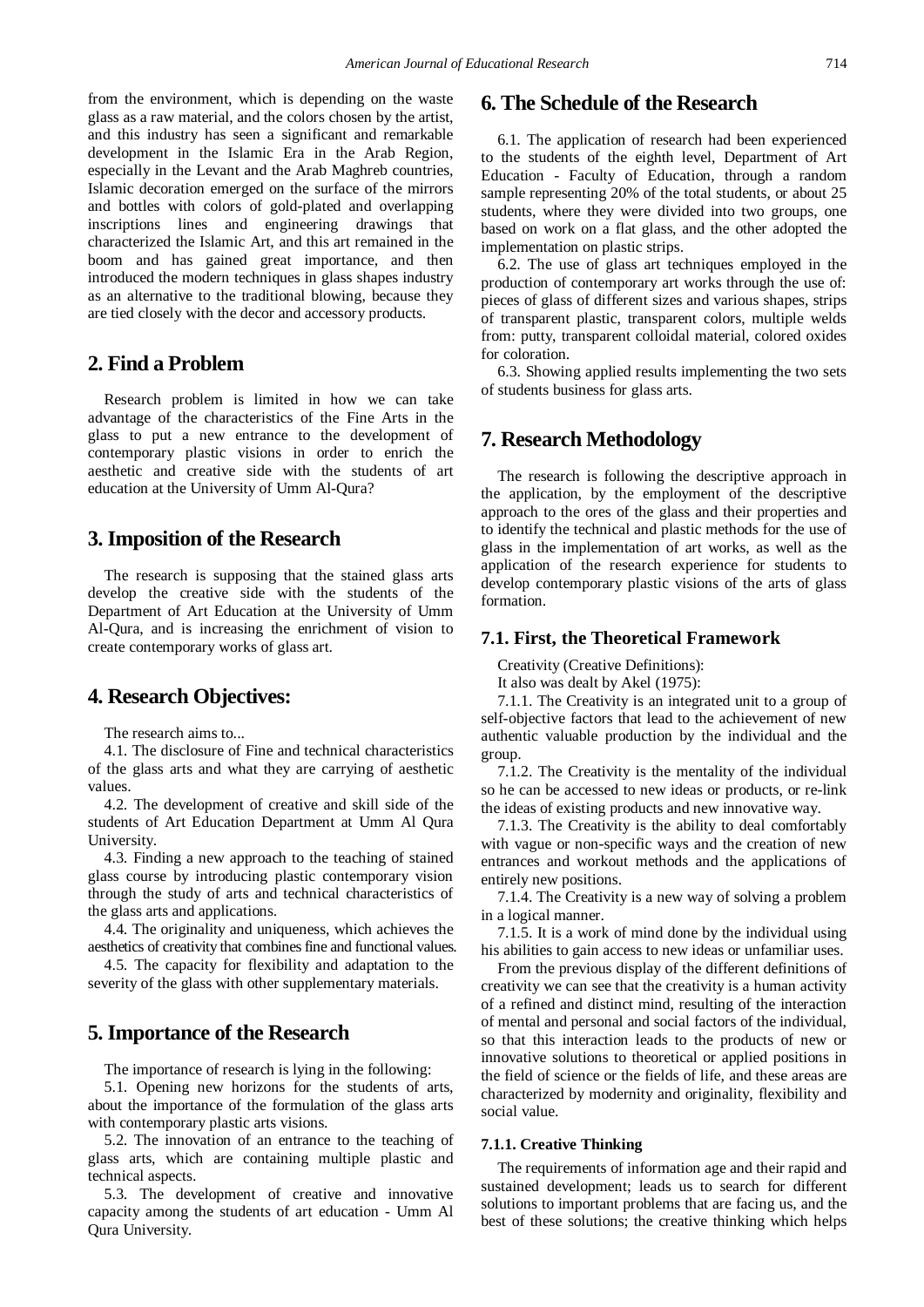us to face the problems of life and the requirements of modern issues, and that the basic requirements of society necessitates the existence of mental rely on thinking in general and to the Creative thinking in particular.

And creativity is a new revelation of the facts and the events and insights and implications and values existing in life, which in this sense is a case of expanding the knowledge of life around us, and to deal with them intelligently and insight. Creativity is a contemplate, a criticism, an overcome and an anticipate to build a new conceptual, sentimental, and cybernetic world where originality and individuality features are different, but sometimes exceeded the familiar and exit from the traditional patterns, and the creativity is blowing old and new objective factors together represented in the experiences and knowledge charged of humanitarian thought unlimited by time and place.

And creativity does not arise in a vacuum because it depends on two sides. the first is innate or natural or personal readiness and the second is refining this instinct or that readiness, developing and directing them to the appropriate destination, what is meant by innovation and creativity here is to create the appropriate educational site that allows the emergence of the different capacities of individuals at work.

#### **7.1.2. Creative Thinking Development Factors**

7.1.2.1. Rich cultural and scientific and technical environment It is intended for the family environment to be filled with environmental features that lead the individual to the cognitive experiences accumulated by the individual in the different stages of later life, and this does not negate the exit of creators of non-rich families culturally and scientifically and technically, so that the society compensate the decrease in the family.

7.1.2.2. The nature of social interaction experienced by the individual: social interaction may be counterproductive or development factor, there is an impact to the environment of work or school and work and school colleagues, and social pressures represented in customs and traditions.

7.1.2.3. Motivation: What ismeant here is the individual motivation toward learning, and they are internal engines to move conduct and behavior function toward the achievable goal.

7.1.2.4. Memory stocks: linguistic inventory capacity increases the thought processes and we can get the facts without thinking but we cannot think without facts.

7.1.2.5. The exercise of constructive criticism: if the individual possessed a large stockpile of knowledge and experience, and possess the skills and strategies of thinking and problem solving, he will be able to exercise constructive criticism, and therefore this criticism is directed towards poked to highlight the weaknesses and provide alternatives.

#### **7.1.3. Definition of Glass Material:**

Glass is known as transparent material, solid, easy to break, resulting from sand smelting with soda or potash and other components, and this is done in special furnaces built of thermal bricks on alumina, and heat melting is between (1350 m - 1500 m) Copper (1968). Scientists consider that the glass material of the physical side is the image of the fourth material in Nature, namely, (a glass case) because it combines the qualities and characteristics

of the cases of solidity and liquidity according to temperature, so we can call it (liquid under refrigeration) and structural installation of glass does not have a special arrangement for its fractions, and the glass is a shiny material with zero porosity and poorly connected with heat and electricity, Farouk (1995: 62).

#### **7.1.4. The New in the Physical and Chemical Properties of Glass**

The physical and chemical properties of the glass and features that surpass many other materials, has been known to students of the glass to the modern era, but this era, including contents of the intellectual and scientific evolution, and breaking a lot of well-known laws to us to the beginning of the era of the Industrial Revolution and continuing researches, and studying Modern Sciences, has been possible to put glass material in the first row of the study and analysis and scientific research, and thanks to those researches has been possible to add recipes and many features of the glass material, so the glass became not limited to that it is unbreakable and resistant to heat, but to make some of which are fine in the softness of silk, and make other glasses harsh as steel.

There are also other characteristics of the glass of the Recent Epoch, that the average person does not expect, although the glass has been known since immemorial time as an insulating material for electricity, it has been possible to add items to help it to be a good conductor of electricity, which is a crust of metal oxides does not exceed  $(V_2)$  millionths of an inch stuck in the glass, and is connecting the electrical current with the liquidity which is leaded by a wire of copper. Also the flexibility of the glass was added after the formation, so that might make a thin glass bar bearing qualities and properties made with silk ribbon, and also the glass wool, which could isolate the soft fibers of glass softer as satin texture and dander wool when insulation and operating.

#### **7.2. Second- The Applied Side**

The aim of this part of the research is to the breadth of vision of the students in the creative side through the implementation of applied science through the development of innovative backgrounds of plastic strips or transparent glass thickness of 4 mm, where the students put the colors on those backgrounds and processing by packing glass pieces according to the design prepared in advance, [Figure 1,](#page-3-0) which helped to increase the ability of students to the fluency in the brainstorm and develop new formulations in the field of art of glass composition.

And in some cases the work surface is processing by adding colors on the surface of the water and forming them automatically and pull the color by the glass or plastic slide, and this way have been known (marbling) manner as shown in [Figure 2.](#page-3-1)

Technical work carried out by the students also relied on various technical skills of glass, such as : welding, forming and localization, chipping, assembly, and then put the appropriate seams of the design, whether (paste with colored oxides or welding by a colloidal transparent material, etc.), have also been used metal chains and rings for different forms of confirmation on the line element within the design and the link between the glass and cut each other with transparent colloid to give the required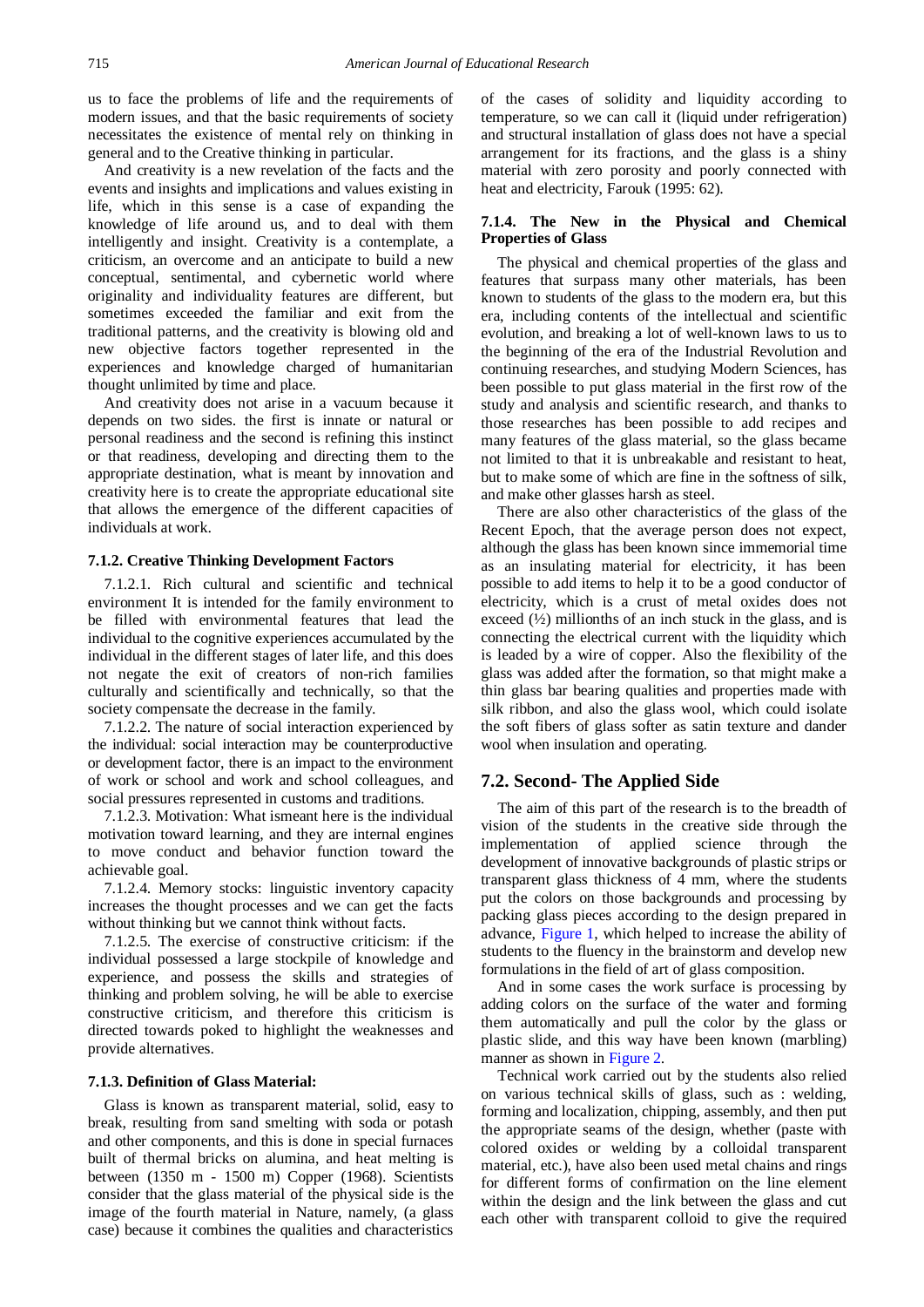<span id="page-3-0"></span>flexibility, both in the expression of the folds of clothing or to determine the outline of the shape, [Figure 3.](#page-3-2)



**Figure 1.** Steps of compaction of glass pieces according to the design prepared in advance

<span id="page-3-1"></span>

**Figure 2.** steps of work in (Marbling) way

<span id="page-3-2"></span>

**Figure 3.** Illustrates the different ways of welds used for thread pieces of glass into artwork

Introducing the element of light has helped to emphasize the transparency of the work of aesthetic art and highlighting the artistic value of the work through the optical color, and the definition of the student on the technical and plastic properties of some raw materials used in glass jewelry, such as molten plastic, glass, stone and lobes, etc., and the diversity came in the thickness of the glass used and different trends of stack them in order to emphasize the design elements and the training of students on the skills required, through the achievement of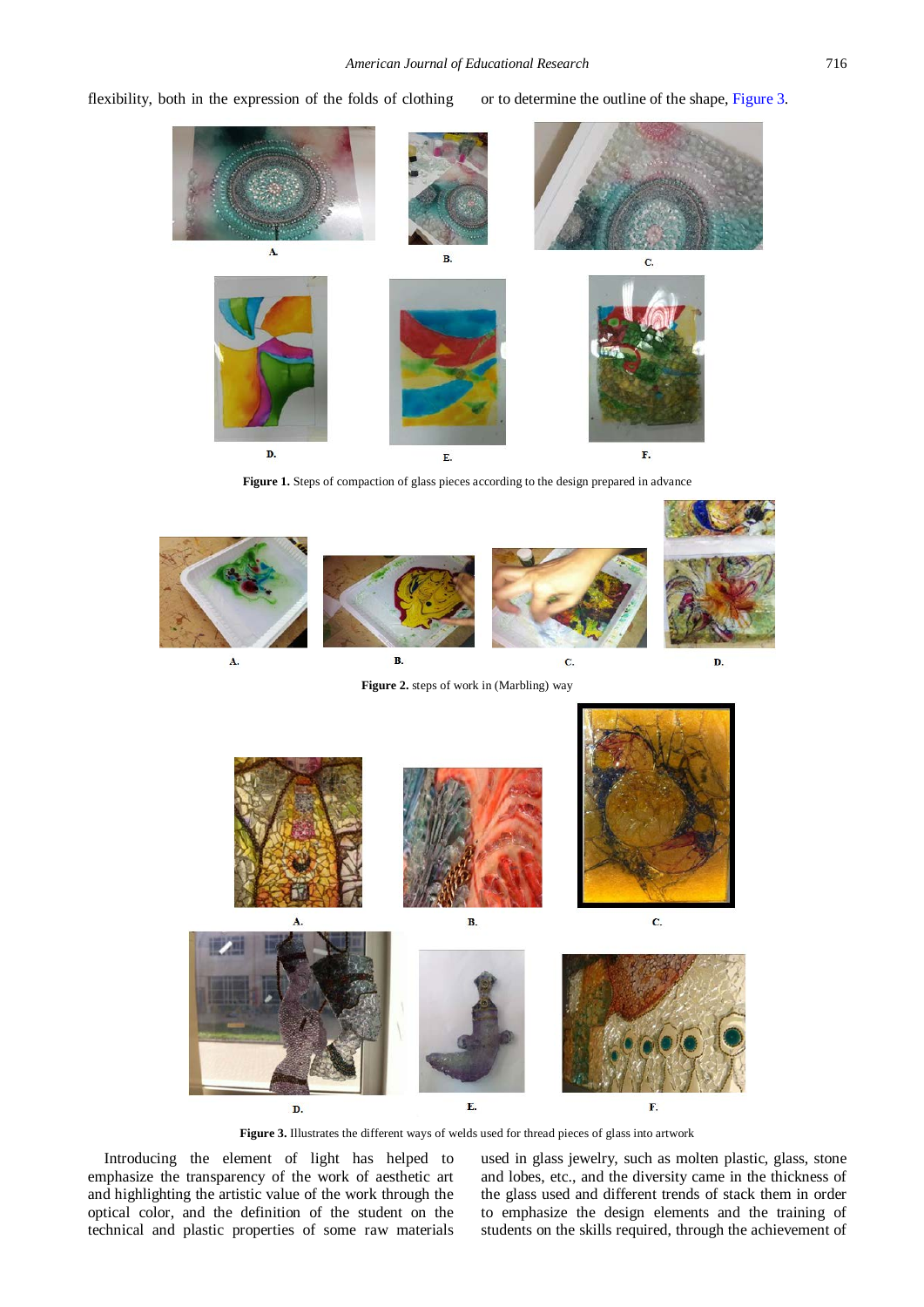<span id="page-4-0"></span>varying heights to show the aesthetic and plastic values of the design and the emphasis on the third dimension of glass artwork, as shown in [Figure 4.](#page-4-0)



**Figure 4.** Illustrates the difference in heights in the compaction of the glass pieces to emphasize the intellectual depth of the design

<span id="page-4-1"></span>As has been also the implementation of a set of prefabricated templates, [Figure 5,](#page-4-1) and used according to the need of design by pouring a transparent plastic material with transparent color in coded blocks of: (Metal or clay or silicon. etc.).



**Figure 5.** A set of templates prepared and used in the practical application

At this stage the glass artworks produced were rated by the students into two groups:

First: a group of art works based on glass backgrounds.

Second: a group of art works based on the backgrounds of the plastic strips.

The following is an explanation of these groups:

**First: A group of art works based on glass backgrounds**:

And here is the distribution of the color on the glass surface in two ways, first be according to the pre-design and second by the way of poured color automatically so that the colors merge with each other to give the composition of a color plan consistent with the student creations.

**A. Art crafts depending on coloring the design prepared in advance**:



**Figure 6.** Artworks based on preset design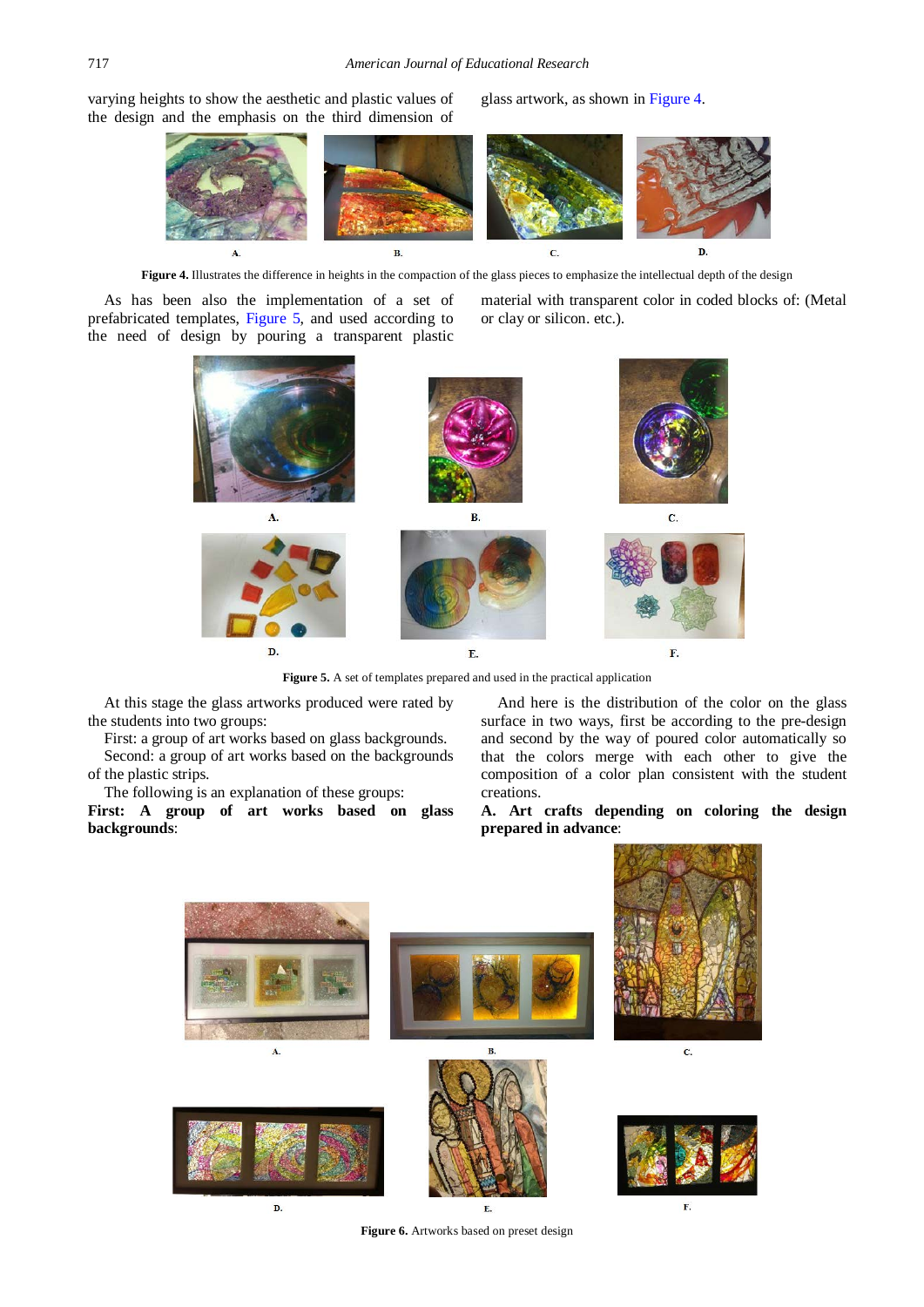**(B) Works depending on the coloring of backgrounds and color poured directly on the surface of the work**:



**Figure 7.** works of art based on direct coloring to the work surface

**C - The method of drawing color from above the water surface (style of Marbling)**:



**Figure 8.** Artworks style of Marbling adopted in the implementation

**Second: a group of works of art based on the backgrounds of plastic segments**:

<span id="page-5-0"></span>And here the design is prepared using computer software and printing the design on plastic slides using printing machines to print colored design on the surface of the plastic slide [Figure 9,](#page-5-0) and then preparing the work surface for the start of installing glass pieces on the desired design details.



**Figure 9.** Represents artistic works carried out depending on the backgrounds of plastic strips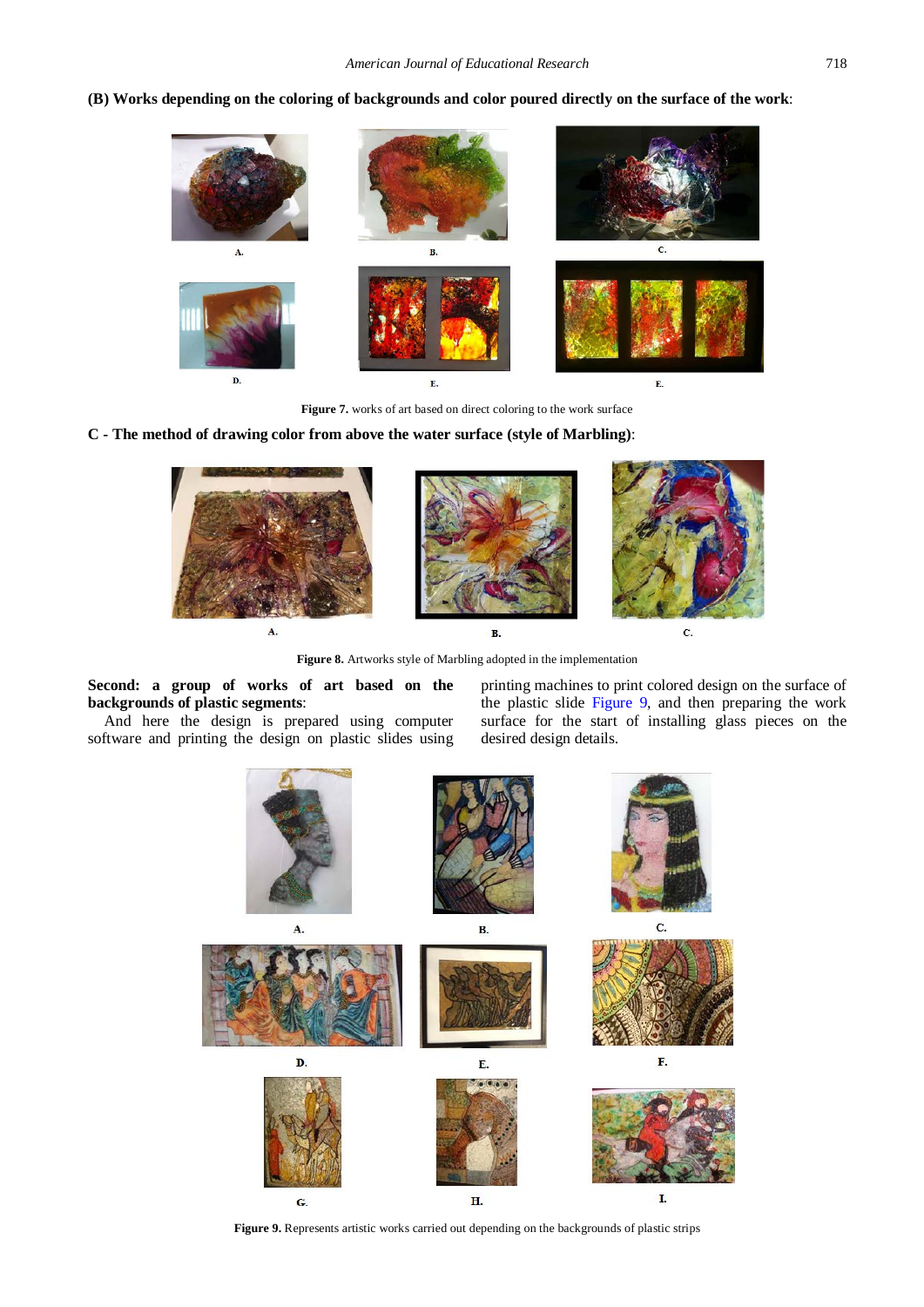# **8. Results of the Applied Experiment of the Research**

From the above presentation of applied experience for the students we concluded:

8.1. The glass with its positive dimensions helps to enrich the creative thinking and innovative for the students.

8.2. The artwork was characterized by diversity in the application and dealing with raw glass in various forms and applications, whether through the achievement of innovation in design, or in the use of various technologies in the artwork.

8.3. Achieving a balance between the data and the used raw materials and modern technology, requires more effort to know the properties of the raw material, as well as add-ons, which leads to change the function of the raw material and the uses of the area and its expressive impact on the user and the receiver.

8.4. The development of creativity among the students to open the horizons of excellence and exclusivity in the field of stained glass.

8.5. Rooting aesthetic values of the subject for our purposes and our needs, and then access to the production of works of art by using glass in a formative manner and innovative visions through attempts and experiments carried out by the students of the Department of Art Education - Umm Al Qura University.

8.6. Artwork integration with practical work both of them complements each other, the applied work enters in artistic production in order to achieve the functional aspect and artwork enters in the industry in order to achieve the touch of creativity and innovation.

8.7. The performance and recruitment of materials available in the design appropriately, in addition to achieving the aesthetic and plastic functionality in design.

8.8. Strengthen and activate the pros of the awareness of the ore and working on the development of contemporary plastic visions that derive their aesthetic from the art of stained glass.

8.9. Gaining experience in different techniques for glass arts, and the development of creative skills by experimentation and practice.

# **9. Research Recommendations**

9.1. The interest to carry out studies linking the technical side and creative side applied in the program of stained glass art, to prepare the students for their high level of performance, efficiency and skill that must be available to the students level, and the perfection in the preparation period so that it can meet the demands of the teaching profession.

9.2. Strengthening the relationship between the Department of Art Education, at the Faculty of Education, Umm Al Qura University, and the Division of Interior Design at the Faculty of Arts and designs Umm Al Qura University, and glass factories, whether mechanical or civil Statistics, for the purpose of enriching the artistic process research and theoretical technology, which achieve the scientific and technical objective and help in the application of scientific and technical ideas in the process of glass formation in a scientific thoughtful.

9.3. The need to develop a stained glass course, by introducing new ideas and programs that help developing the creative side with the students, so the program comes out in a sophisticated framework and contributes to the supply of development projects by needs of professionals who are able to boost production towards the well-being and prosperity.

9.4. Dispatching students of the Department of Technical Education in intensive training courses for specific periods of modern and civil glass factories, to closely monitor and direct and clear the roads and the formation of the glass industry.

9.5. Paying attention to glass companies on the submitted researches in this area and taking them and using them, so as to improve the quality of their products and the emergence of distinctive products, which is reflected on the industry in general and technical industries in particular to enrich that field.

# **References**

- [1] Epstein Sam and Beryl, translation of: Abdel Fattah Al Menyawi, *Glass*, Dar el Maaref, Cairo, 1992.
- [2] Abu Roraima Hassan Raid, *language arts*, Dar Al Safaa for Publishing and Distribution, Amman, 2000.
- [3] Pearson -Aj, Translation of : Amal Fadel Sarha, Reviewed by : Dr. Jawad Salman al-Badri*, Glass Technology*, Dar Al-Rasheed for publication, publications of the Ministry of Culture and Information the Republic of Iraq, a series of scientific books, number10, 1982.
- [4] Hassan Suleiman Mahmoud, *The role of environmental materials in artistic composition*, Journal of Studies and Research, University of Helwan, folder5, 1982, 39.
- [5] Hammad Ahmed Mohamed Abdul Nabil, *Improving the physical and aesthetic properties of the glass surfaces using chemical drilling*, Ph.D., Department of Industrial Designs, Glass Division, Faculty of Applied Arts, Helwan University, Cairo, 2002.
- [6] Eldred-Cereal, *Jewelries of Pharaohs*, translation and investigation by: Mukhtar Al-Swaify, reviewed and presented by Dr. Ahmed Qadri, the first edition, Casablanca East, Cairo, 1990.
- [7] Zinedine– Ali, *Popular jewelries in Egypt*, the Egyptian General Book Authority, Egypt, 1974.
- [8] Mohammed Zenhom, *The Art of Glass Technology*, the thousand second book 166, the Egyptian General Book Authority, Cairo, 1995.
- [9] Akel–Fakher, *Education and creativity*, Dar Al Ilm, Beirut, 1975.
- [10] Abdul Aziz Ezz Al-Din, *Study of the techniques used on the glass by design and application and its relationship with contemporary architecture surfaces*, Master Thesis, Department of Industrial Designs, Glass Division, Faculty of Applied Arts, Helwan University, Cairo, 1976.
- [11] Awadallah– Mohamed Fathi, *Ornamental metals*, Dar Al-Maarefa [Eqraa series], Cairo, 1982.
- [12] Ghorbal– Adel, *The art of jewelry-making contemporary writings*, Cairo, 1972.
- [13] Ghoneima Abdel FattahMustafa, *The assets in search of Fine and Applied Arts, a series of cultural knowledge*, Menoufia University Press, 2008.
- [14] Ghoneima Abdel Fattah, *Industrial Chemistry for students of the arts and art education, a series of History of Science and Arts 4,*  Menoufia University Press, 2008.
- [15] Muhammad- Ahmed Abdel Hady, *The environmental dimension of development,* Journal of Legal Research and Economic Faculty of Law, Cairo University, 1999.
- [16] Al-Mahdi–Enayat, *Metalworking and drafting*, Dar Ibn Sina Cairo.
- [17] Copper- Raouf, *Glass Equipment Technology*, Dar Al Nahda Al-Arabeya, Cairo, 1968.
- [18] Copper- Hossam Eldin Farouq, *Study of the scientific and technical foundations in the design and manufacture of glass products manually formed and its impact on raising production efficiency locally*, Master Thesis, Department of Industrial Designs, Glass Division, Faculty of Applied Arts, Helwan University, 1995.